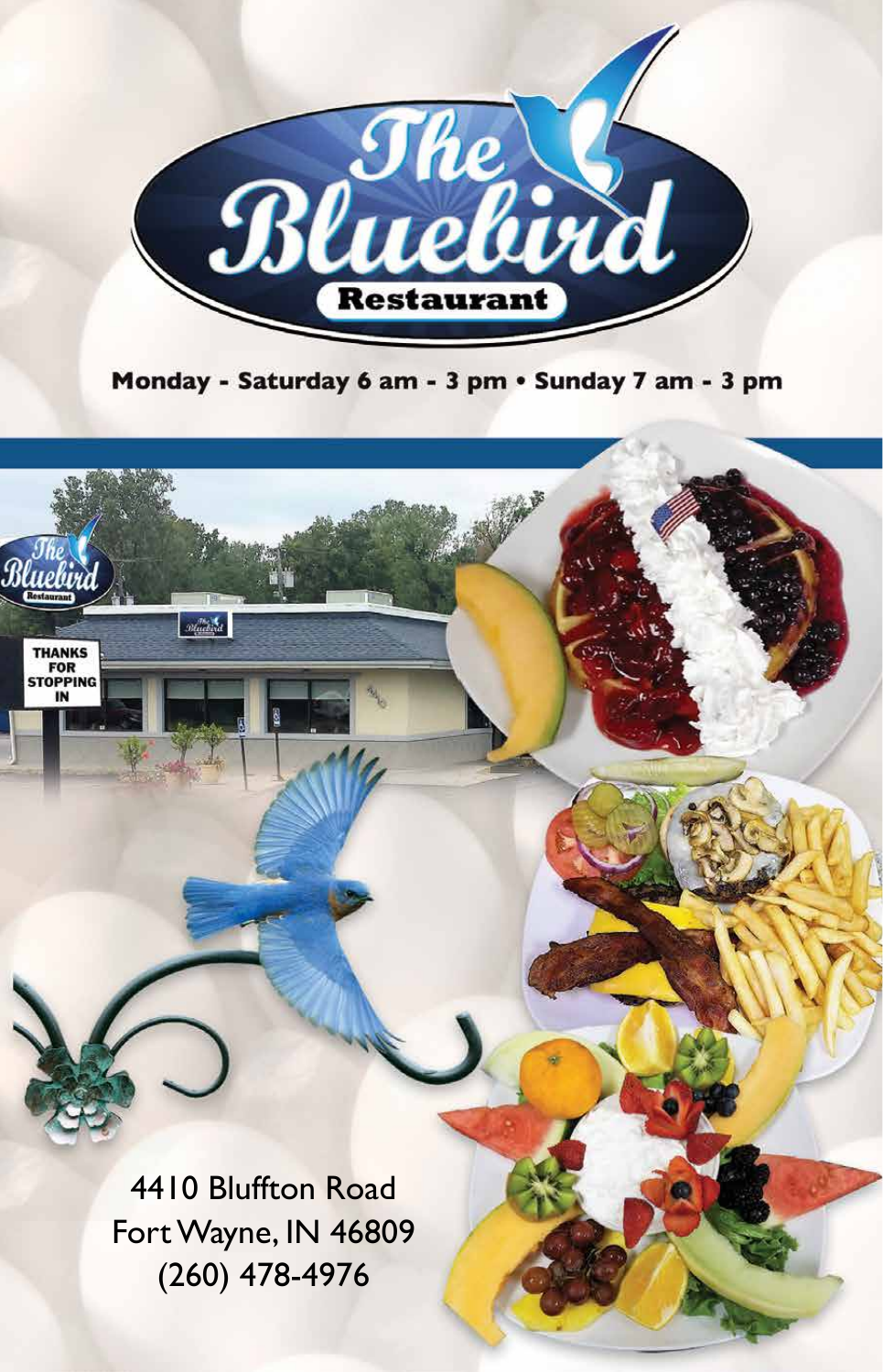

Frittatas Frittatas are open-faced omelettes made with the ingredients layered into an egg omelette over hash browns baked and layered on the bottom. Served with *toast or biscuit or pancakes or upgrade to two halves of French toast for .50* Made with Egg Beaters or egg whites 1.25 extra

*Garden Frittata* Full of tomatoes, peppers, onions, spinach, mushroom and cheddar cheese - 8.65

*Olympic Frittata* Made with juicy gyro meat, feta cheese, tomato, onions and peppers - 8.95

*Hungryman's Frittata* Loaded with ham, bacon, sausage, onions, mushrooms and cheddar cheese - 8.95

*Mexican Frittata* Layered with tomatoes, onions, jalapeño slices and cheddar cheese with salsa on the side - 8.65

*Denver Frittata* A classic with ham, peppers, onions and cheddar cheese - 8.65

*Southern Frittata* Smothered with our creamy country gravy and topped with onions and cheddar cheese - 8.65

Loaded Hash browns A plateful of our fresh potatoes with your choice of toppings

*Chicken Fajita* Grilled chicken, tomatoes, peppers, onions, cheddar cheese and salsa - 7.95

*Olympic* Juicy gyro meat, feta cheese, tomatoes, onions and peppers - 7.95

*Hungryman's* Loaded with ham, bacon, sausage, onions, mushrooms and cheddar cheese - 7.95

*Mexican* Tomatoes, onions, jalapeño slices and cheddar cheese with salsa on the side - 7.65

#### *Garden*

Tomatoes, peppers, onions, spinach, mushrooms and cheddar cheese - 7.65

*Denver*

Ham, peppers, onions and cheddar cheese - 7.65

 Try these house specialties for the best in taste and value

#### *Prefer a different bread?*

• For 25¢ extra, enjoy English Muffin,Raisin Bread, Texas Toast, or Sourdough

• For 50¢ extra, make it a Croissant, Bagel or Multi-Grain Pancakes

• For 50¢ extra, enjoy gluten free bread

#### *Note: Our eggs\* are cooked in peanut oil.*

\*Consuming raw or undercooked meats, poultry, seafood or eggs may increase your risk of foodborne illness

Awesome Omelettes Omelettes are served with hash browns or grits or sliced tomatoes or fruit and *toast or biscuit or pancakes or upgrade to two halves of French toast for .50* Made with Egg Beaters or egg whites, 1.25 extra

#### *Hungryman's Omelette*

 Stuffed with ham, bacon, sausage, onions, mushrooms and cheddar cheese - 8.95

 *Olympic Omelette* Featuring gyro meat, feta cheese, tomatoes, onions and peppers. Served with a side of our tzatziki - 8.95

 *Employee's Favorite Omelette* Made with smoked sausage, jalapeños and cheddar cheese - 8.45

#### *Chicken Divan Omelette*

One of our house favorites – a delicious combination of chicken breast, broccoli and cheddar cheese - 8.95

*Denver Omelette* Ham, peppers, onions and cheddar cheese - 8.65

*Western Omelette* Sausage, peppers, onion and cheddar cheese - 8.65

*Babalou Omelette* Chorizo, jalapeño, onions, cheddar cheese and salsa - 8.95

*Farmer's Omelette* Bacon, peppers, onions and cheddar cheese - 8.55

*Build Your Own Omelette* Pick bacon, sausage, chorizo, smoked sausage or ham along with one vegetable and your favorite cheese - 8.45

*Mexican Omelette* With tomatoes, onions, jalapeños and cheddar cheese, salsa on the side - 8.65

 *Irish Omelette* Stuffed with lots of corned beef hash and cheddar cheese - 8.95

 *Hawaiian Omelette* Ham, pineapple and cheddar cheese - 8.45

*Garden Omelette* A good-for-you mix of tomatoes, onions, peppers, spinach and mushrooms with cheddar cheese - 8.65

*Down-Home Southern Omelette* Filled with onions and cheddar cheese, topped with rich sausage gravy - 8.65

*Meat & Cheese Omelette* Choice of one meat: ham or bacon or sausage or smoked sausage or chorizo with your choice of cheese - 7.65

*Florentine Omelette* Filled with a fresh blend of spinach and tomato - 7.65

*Cheese Omelette* Your choice of cheddar or feta or American or Swiss cheese - 7.45

*Plain Omelette* - 6.55 *Mushroom & Cheddar Omelette* - 7.65

- *Jalapeño & Cheddar Omelette* 7.65
- *Broccoli & Cheddar Omelette* 7.65
- *Spinach & Feta Omelette* 7.65

 *Steak, Mushroom & Cheddar Omelette* This hearty omelette features grilled steak, sautéed fresh mushrooms and cheddar cheese - 9.25

 *Michigan Omelette* With fresh apple slices and cheddar cheese - 7.65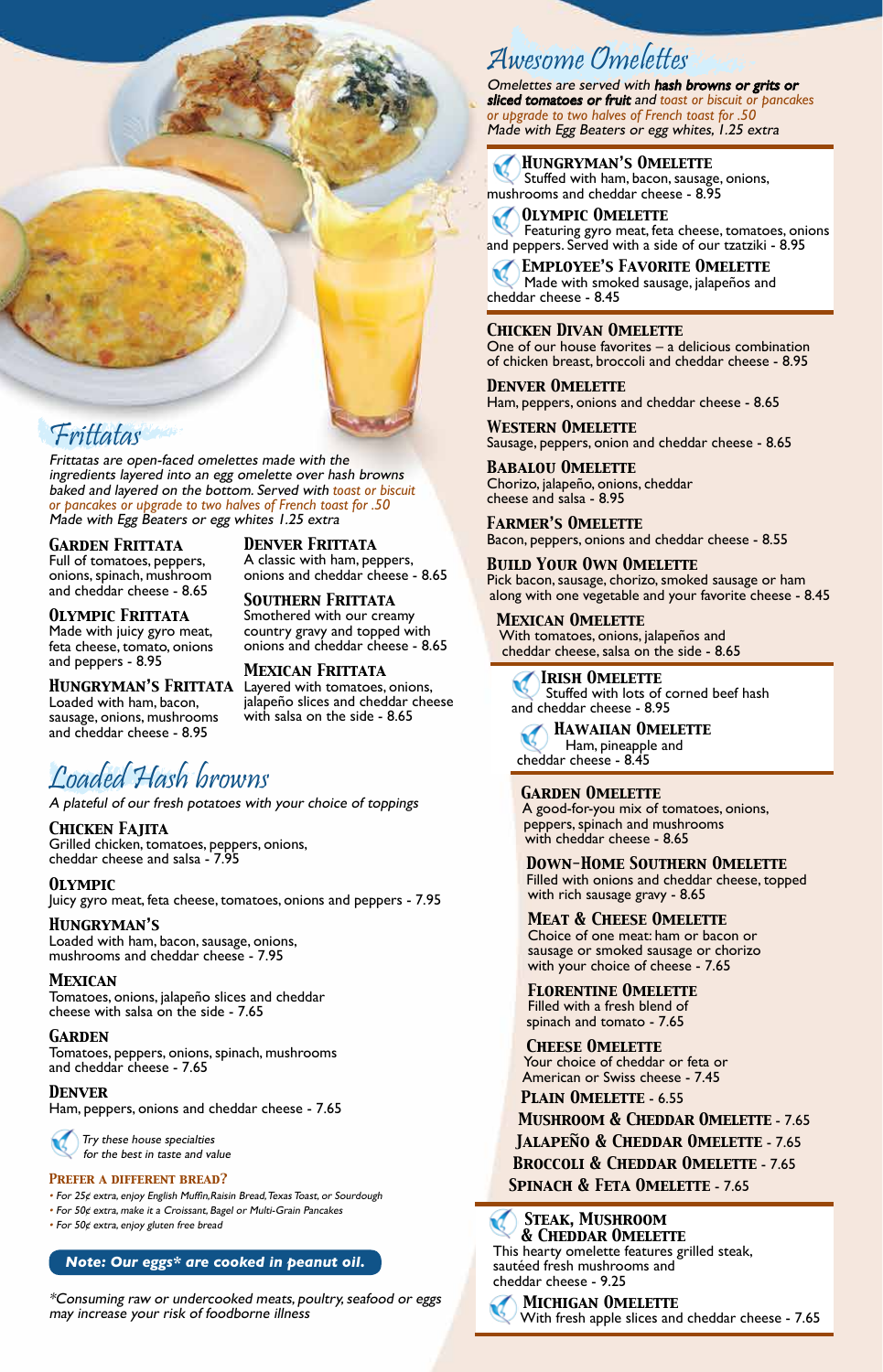## Healthy Options *• Egg Whites or*

- *Egg Beaters* 1.25 extra
- *Multi-grain Bread* .25 extra
- *Gluten-free Bread* .50 extra
- *Multi-grain Pancakes* .50 extra
- *Turkey Bacon*
- *Fresh Fruit*

*Note: Our eggs\* are cooked in peanut oil.*

Steak Steak and Steak and Steak and Steak and Steak and Steak and Steak and Steak and Steak and Steak and Steak and Steak and Steak and Steak and Steak and Steak and Steak and Steak and Steak and Steak and Steak and Steak tomatoes or fruit & choice of *toast or biscuit or pancakes or upgrade to two halves of French toast for .50*

 *8-oz. Sirloin Steak\* & Two Eggs\** - 11.95

 *Country Fried Steak and Eggs\** A hearty breakfast of a golden fried steak served with two fresh eggs cooked to your order and a side of sausage gravy - 8.75

## *1/3-Pound Hamburger Patty\* & Two Eggs\** - 8.55

*8-oz. Charbroiled Chicken Breast & Two Eggs\** - 8.75

*Two Egg & Gyro Platter* Served with four strips of gyro meat and tzatziki - 8.55

*NEW Hungryman's Breakfast* Two eggs any style with ham, two sausage links, two sausage patties and two slices of bacon - 9.95

Eggceptional Scrambler Wraps

\*Made to order all day and served with the freshest assorted fruit. All wraps are served in a whole wheat tortilla

## *Denver Egg Wrap*

Scrambled eggs wrapped up with ham, peppers, onions and cheddar cheese - 8.35

## *Garden Egg Wrap*

Scrambled eggs wrapped up with peppers, onions, mushrooms, spinach, tomatoes and cheddar cheese - 8.35

## *Olympic Egg Wrap*

Scrambled eggs wrapped up with gyro meat, onions, peppers, tomatoes and feta cheese. Served with a side of our own tzatziki sauce - 8.75

## *Mexican Egg Wrap*

Scrambled eggs wrapped up with tomatoes, onions, jalapeño slices and cheddar cheese, salsa on the side - 8.15

\*Consuming raw or undercooked meats, poultry, seafood or eggs may increase your risk of foodborne illness

# Farm House Eggs

Egg platters are served with hash browns or grits or sliced tomatoes or fruit and *toast or biscuit or pancakes or upgrade to two halves of French toast for .50 Add cheese - 1.35 extra*

*Two Egg\* Platter* - 5.35 With bacon, sausage links or patties - 6.45 Ham off the bone - 7.15 Corned beef hash - 8.35 Smoked sausage - 6.45 Turkey bacon - 6.45

*One Egg\* Platter* - 4.50 With bacon, sausage links or patties - 5.85 Ham off the bone - 6.55 Corned beef hash - 7.65 Smoked sausage - 5.85 Turkey bacon - 5.85

# Biscuits & Gravy

*Southern Breakfast* Biscuits warm from the oven, split and smothered with our creamy country gravy. Served with two fresh eggs\* and hash browns - 7.45

*Biscuits & Gravy* Full order - 5.45 Half-order - 4.45 *Potatoes & Gravy* Full-order - 5.45 Half-order - 4.45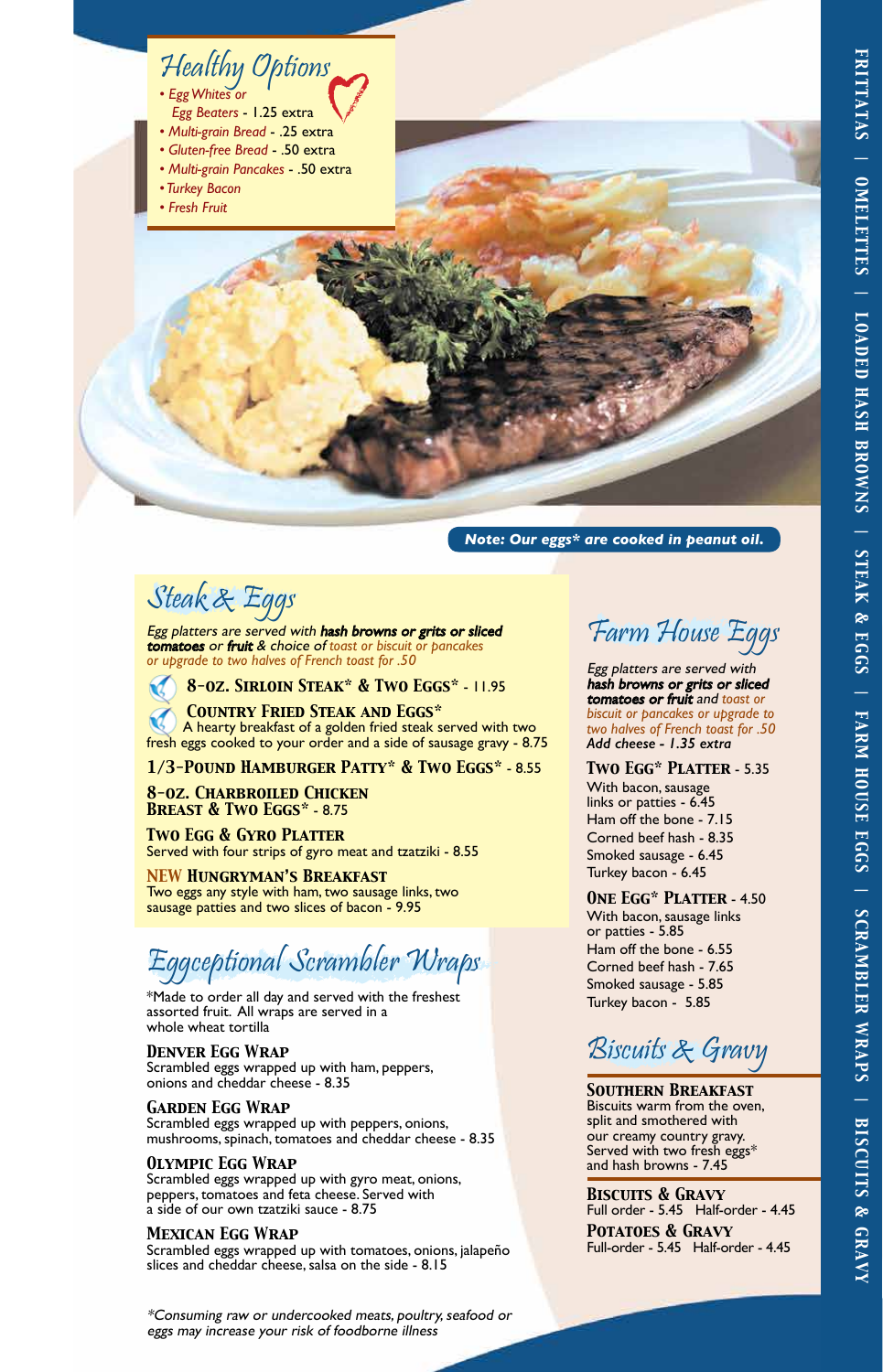Loaded Skillets Our skillets are layered with hash browns and topped with two fresh eggs\*, cooked to your liking. Served with *toast or biscuit or pancakes or upgrade to two halves of French toast for .50*

*Chicken Fajita Skillet* Chicken, tomatoes, peppers, onions, cheddar cheese and salsa - 8.95

*Irish Skillet* Loaded up with corned beef hash and cheddar cheese - 8.95

*Denver Skillet* Ham, peppers, onion and cheddar cheese - 8.65

*Employee Favorite* Hearty smoked sausage, jalapeños and cheddar cheese - 8.45

*NEW Farmer's Skillet* Bacon, peppers, onions and cheddar cheese - 8.55

*Hobo Skillet* Hash browns and cheddar cheese makes this a great choice - 6.95

 *Chicken 'n' Skillet* Eat healthy! Grilled chicken, onion, mushrooms and cheddar cheese - 8.95

*Countryman's Skillet* Layered with chunks of country-fried steak and onions, smothered with creamy sausage gravy - 8.75

*Hungryman's Skillet* A meat-lover's choice – ham, bacon, sausage, onions, mushrooms and cheddar cheese - 8.95

*Olympic Skillet* Featuring gyro meat, feta cheese, tomatoes, onions and peppers. Served with a side of our tzatziki - 8.95

*Western Skillet* Sausage, peppers, onions and cheddar cheese - 8.65

*Mexican Skillet* With tomatoes, onions, jalapeño slices and cheddar cheese, salsa on the side - 8.65

*NEW Babalou Skillet* Chorizo, jalapeño, onions, cheddar cheese and salsa - 8.95

*Garden Skillet* A bountiful mix of mushrooms, onions, tomatoes, spinach, peppers and cheddar cheese - 8.65

Egg<br>Breakfast Sandw

Breakfast Sammonenes<br>Served on toast. Served on toast. *Add a side of hash browns with any sandwich - 1.85 extra Gyro, Egg\*& Feta Cheese* - 5.85

*Bacon or Sausage, Egg\*& American Cheese* - 5.25 *Ham, Egg\*& American Cheese* - 5.45 *Turkey Bacon, Egg\*& American Cheese* - 5.45 *Egg\*& American Cheese* - 4.50

*Note: Our eggs\* are cooked in peanut oil.*

Egg-Cetera

*Gyro Meat Strips* Four gyro strips with tzatziki sauce - 4.05 *Bagel with Cream Cheese* - 1.95 *Bowl of Oatmeal* - 3.75 *Bowl of Oatmeal* With raisins, bananas or cranberry - 4.55 *Bowl of Oatmeal* With pecans or cinnamon apples - 5.35 *Toast* - 1.45 *Raisin Toast* - 1.75 *Grilled Croissant & Butter* - 1.95 *English Muffin* - 1.75 *Cinnamon Roll* - 3.15 *Blueberry Muffin* - 2.15 *Gluten-Free Toast* - 1.95 *Bacon, Sausage Links or Patties* - 2.95 *Ham off the Bone* - 4.25 *Smoked Sausage* - 3.35 *Turkey Bacon* (4 slices) - 3.35 *Corned Beef Hash* - 5.35 *Sausage Gravy* - 1.15 • 2.35 *Hash browns* - 3.35 *One Egg,* a la carte - 1.00 *One Pancake* - 1.65 *Side of Fresh Fruit* - 3.85 *Grits* - 1.45 • 2.75 *Chorizo* - 5.25 *Side of Cakes* - 2.15 *Multi-Grain Pancake* - 2.15 *Biscuit* - 1.55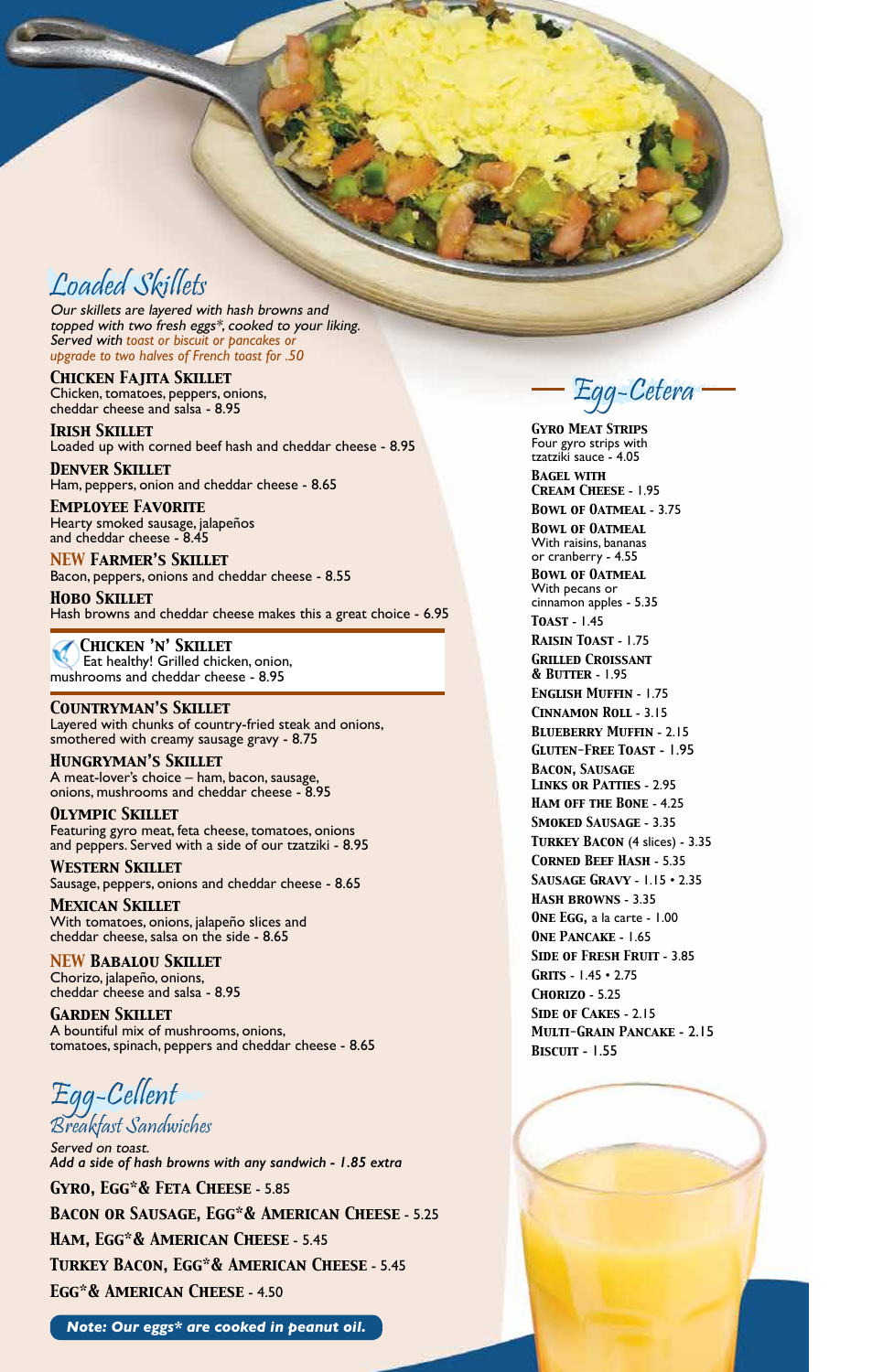# *SKILLETS | BREAKFAST SANDWICHES | GRIDDLE GREATS | GRIDDLE PLATTERS | SIDES* **SKILLETS** BREAKFAST SANDWICHES | **GRIDDLE GREATS | GRIDDLE PLATTERS | SIDES**

Syr routed Syr Cores<br>Make your favorite griddle choice even better with one of these toppings - only 2.50 more: **Butterscotch, strawberry, blueberry, blackberry, pecans, fresh cinnamon apple, raisins or chocolate chips**

#### *Pigs-in-a-Blanket*

Three sausage links rolled into pancakes hot off the griddle - 6.75

#### *Pancake & Ham Stacker*

Two buttermilk pancakes stuffed with ham off the bone and two eggs\* cooked to your liking - 7.15

#### *Pancakes*

Full Stack - 5.65 • Short Stack - 4.85

*Multi-Grain Pancakes* Full Stack - 6.15 • Short Stack - 5.35

#### *Angel Food Cake French Toast*

The ultimate French toast! Three wedges of light and airy angel food cake dipped in egg batter and carefully grilled - 6.15 Try it with one of our Signature Griddle Toppers for only 3.55 more

*Multi-Grain French Toast* Dusted with powdered sugar at your request - 5.35

*Texas French Toast* Dusted with powdered sugar at your request - 5.35

*Thin French Toast* Dusted with powdered sugar at your request - 5.15

*Raisin Bread Texas French Toast* - 5.85

*Grilled Croissant French Toast* - 4.85

#### *Three Slices of Gluten Free French Toast* - 5.85

 *Cornbread Sausage Waffle* A delectable waffle made with cornmeal and chock full of bits of sausage - 7.15

*Plain Cornbread Waffle* - 6.15 *Cornbread Pecan Waffle* - 7.15 *Cranberry* 

*Cornbread Waffle* - 7.15

## *Multi-Grain Waffle* - 5.85 *Healthy Selection*

A multi-grain waffle with raisins baked in - 6.85

*Chocolate Healthy Waffle* Our multi-grain waffle with raisins and chocolate chips baked in - 7.35

*Big Belgian Waffle* - 5.35

*Ham Waffle* - 6.65

*Bacon Waffle* - 6.65

*Sausage Waffle* - 6.65

*Pecan Waffle* - 6.65

*Hungryman Waffle* Our original batter filled with chunks of bacon, sausage and ham - 8.25

*NEW Waffle & Chicken Strips* - 8.25

*Plain Crepes (3)* Dusted with powdered sugar at your request - 5.05



Try one of our fabulous toppers on your waffle, pancakes or French toast for only 3.55 additional!

*NEW Peanut Butter Cup* Peanut butter and chocolate sauce

*Chocolate Scotch* Butterscotch and chocolate sauces colliding

*Cinnamon Roll* Creamy glaze and cinnamon *Sticky Bun* Creamy glaze and pecans

*Bananas Foster* Fresh sliced bananas and our caramel sauce

*Turtle* Milk chocolate, pecans and caramel sauce

*Triple Berry* Strawberry, blueberry and blackberry

*Banana Split* Fresh sliced bananas, strawberries, chocolate sauce and chopped nuts

*Baklava* Drizzled with honey, sprinkled with pecans and cinnamon

*The Patriot* Strawberries, whipped cream and blueberries

*Chunky Monkey* Fresh sliced bananas and chocolate sauce

*Caramel Apple Pie* Warm cinnamon apples and caramel

*Chocolate Covered Strawberry* Our strawberries topped with velvety chocolate sauce

# Griddle Platters *NEW French*

*Toast Platter* Served with hash browns and two eggs cooked to your liking. With bacon, sausage links or patties - 9.50

*NEW Waffle Platter* Served with hash browns and two eggs cooked to your liking. With bacon, sausage links or patties - 9.50





\*Consuming raw or undercooked meats, poultry, seafood or eggs may increase your risk of foodborne illness

**GIAN** BEL

**CORN**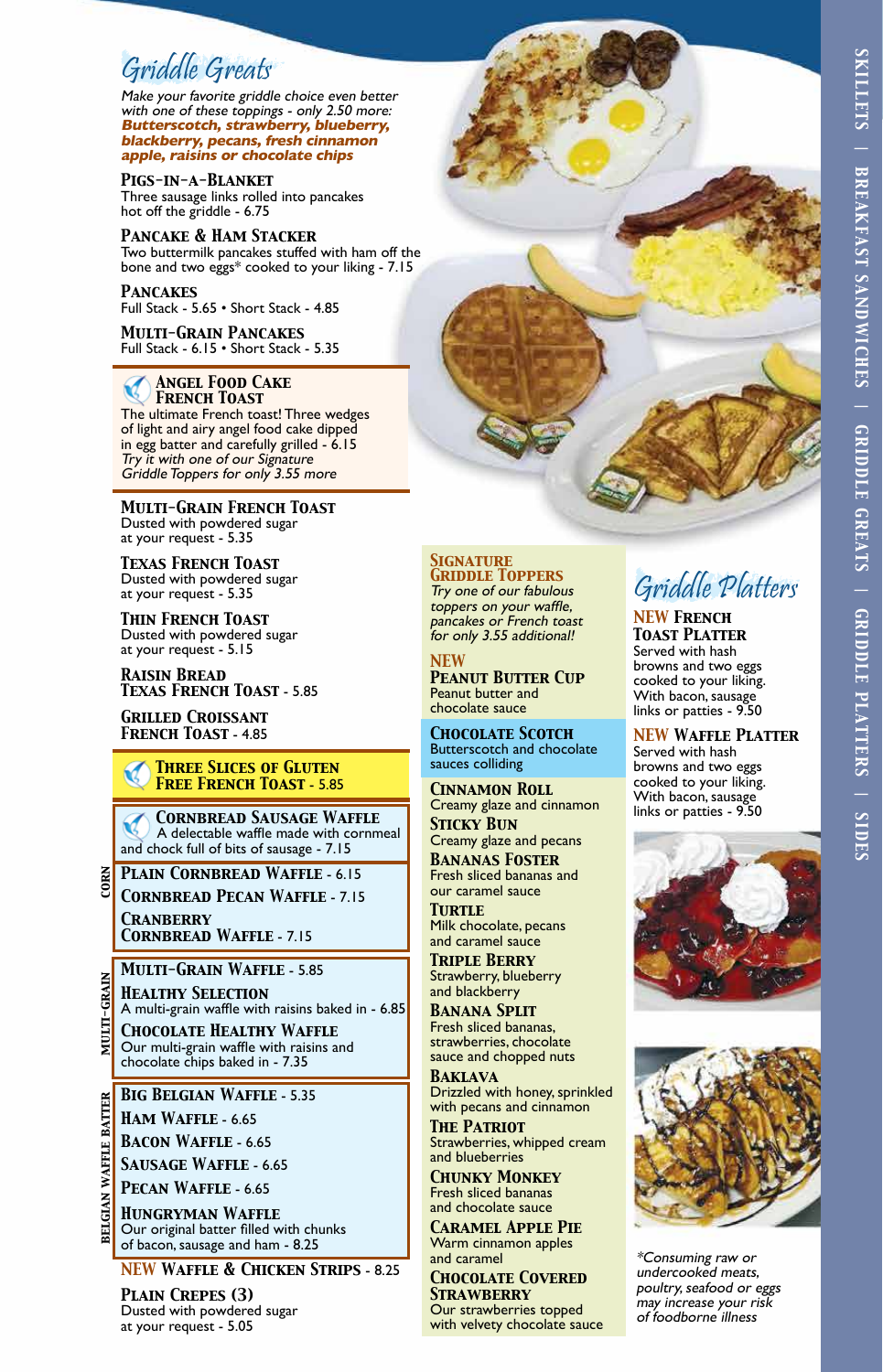Sandrid<br>**Dressing choices:** Honey Mustard, Ranch, Spicy Ranch, French, Greek, Poppy Seed, Bleu Cheese, Thousand Island, Balsamic Vinaigrette and Raspberry Vinaigrette. All dressings are served on the side

#### *Honey Mustard Grilled Chicken or Chicken Strips Salad*

Strips of grilled chicken or breaded chicken strips served over chilled greens with fresh chopped bacon, cool cucumbers and tomatoes and boiled egg. Finished with pecans. Served with our honey mustard dressing - 8.35

#### *The Bluebird's Signature Salad*

Grilled chicken breast, cranberries and feta cheese over chilled greens. Served with poppy seed dressing - 8.35

#### *Olympic Salad*

A classic Greek salad of fresh tomato wedges, feta cheese, pepperoncini, onions, cucumbers and Kalamata olives - 6.85 **Add a grilled chicken breast** for 2.50 **Add gyro meat for** 2.50

#### *Popeye's Spinach Salad*

Baby spinach topped with fresh mushroom slices, fresh chopped bacon, boiled egg, tomatoes and cucumbers - 7.75

#### *Tuna or Chicken Salad Platter*

A generous scoop of tuna or chicken salad, cottage cheese, vegetable & fruit garnish - 8.15

## *Chicken Fajita Salad*

Seasoned and grilled chicken, peppers and onions over a bed of mixed greens, served with our spicy ranch dressing - 8.35

#### *Chef's Salad*

Fresh greens topped with ham, Swiss and American cheeses, pepperoncinis, tomatoes, cucumber and boiled egg - 7.75

#### *Fresh Fruit Platter* Fresh seasonal fruit served with cottage cheese and raisin toast - 8.35

#### *Weight Watcher's Delight*

Choose a lean grilled chicken breast or a third-pound hamburger patty and we'll plate it with a scoop of cottage cheese, tomatoes and boiled egg. Garnished with lettuce and fruit - 8.15

*Add a bowl of today's soup for 2.15 with any of our garden selections (not available when sharing)*

\*Consuming raw or undercooked meats, poultry, seafood or eggs may increase your risk of foodborne illness



# Wrap it up!

Rolled in a whole wheat wrap. Includes fresh fruit, fries or soup

*NEW The Bluebird's Signature Wrap* Grilled chicken, cranberries, feta cheese and leaf lettuce served with poppy seed dressing - 8.15

#### *Olympic Wrap*

Gyro meat or grilled chicken, feta cheese, lettuce, tomato and tzatziki sauce - 8.15

*Grilled or Breaded Chicken, Swiss & Bacon Wrap* Stuffed with lettuce and tomato - 8.15

*Tuna or Chicken Salad Wrap* Stuffed with lettuce and tomato - 7.65

Clubs & Croissants Enjoy your favorite triple decker club-style, layered with lettuce and tomato on white or wheat toast. Served with choice of today's soup, fries or fresh fruit

#### *Bacon, Lettuce & Tomato Club* - 6.85

#### *Chicken Breast & Bacon Croissant* - 7.65

*Tuna or Chicken Salad Croissant* - 6.85

*Ham & Cheese Croissant* Your choice of American or Swiss cheese - 6.85

Baskets *Chicken Strip Basket* Four chicken tenders. Includes soup, fries or fresh fruit - 6.65

*NEW Fish or Shrimp Basket* Includes soup, fries or fresh fruit - 6.95

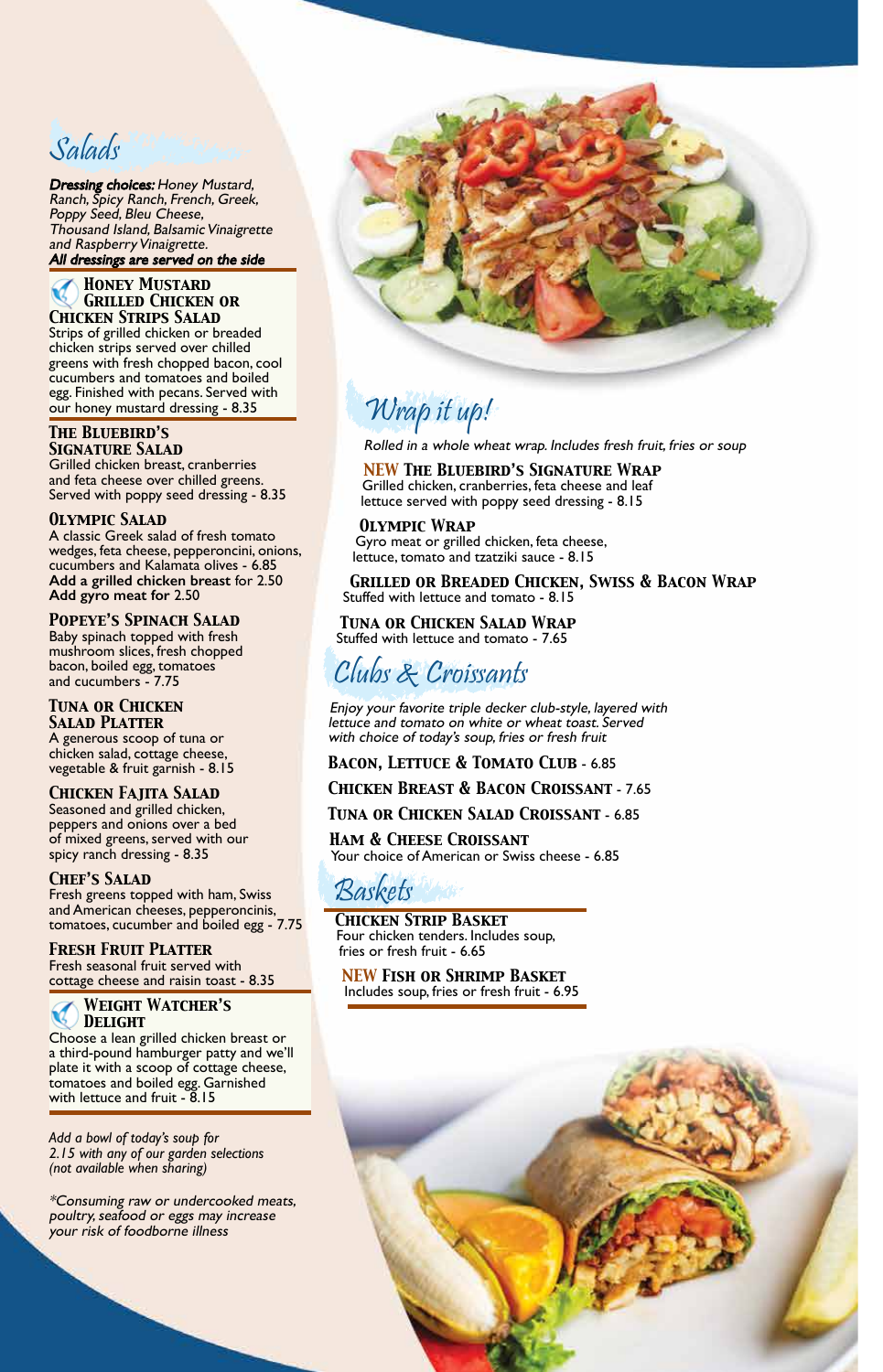*JUST FOR KIDS (ON BACK PAGE)*

**IUST FOR KIDS (ON BACK PAGE)** 

Burgers

Includes today's soup, fries or fresh fruit

*Hickory Burger* With barbecue sauce, bacon, onion ring and cheddar cheese - 7.85

*Señor Burger* Topped with jalapeño peppers and cheddar cheese - 7.15

*Olympic Burger* Third pound burger topped with feta cheese and spinach leaves - 7.35

*Sourdough Swiss Melt* Third pound burger on grilled sourdough with Swiss cheese and grilled onions - 6.85

*Patty Melt* On rye bread with grilled onions and American cheese - 6.85

#### *NEW Egg-Cellent Burger*

Topped with an egg cooked to your liking, bacon and American cheese - 8.25

*"The Big Ugly"Double Cheeseburger* A burger topped with American cheese

and bacon stacked with another burger, Swiss cheese and mushrooms - 9.45

#### *Supreme Burger*

 Loaded with crisp bacon, mushrooms, grilled onions and melted American cheese - 7.85

*Mushroom & Swiss Cheeseburger* - 7.15

*1/3-Pound Burger* - 6.65 **With cheese** - 6.85 **With bacon & cheese** - 7.15

## **Still hungry? Add a second side item for 2.15 extra!**



Suminivence Favoritus

 *Chicken Tender Melt* Chicken strips topped with crisp bacon and melted American cheese, all on grilled sourdough. Served with ranch dressing - 7.15

*Chicken Salad Melt* Our fresh chicken salad and American cheese on grilled sourdough bread - 6.85

*Hickory Chicken* Grilled chicken breast with barbecue sauce, bacon and melted cheddar cheese - 7.45

*Monte Cristo* Shaved ham & Swiss cheese grilled on Texas French toast - 6.85

*Pork Tenderloin Sandwich* It's a whopper! Pounded pork tenderloin dredged in seasoned flour and fried - 7.35

*Grilled Chicken Breast* On a toasted hoagie - 6.85

*8-oz. Sirloin Steak Sandwich* - 11.25

*Señor Chicken Breast Sandwich* Topped with cheddar cheese and jalapeños - 7.15

*Fisherman's Catch Sandwich* Served on a toasted hoagie - 6.85

*Grilled Cheese* - 5.25 *Grilled Cheese & Bacon* - 6.15 *Grilled Cheese & Ham* - 6.15

*Bacon, Lettuce & Tomato* Single - 6.15

*Chicken or Tuna Salad Sandwich* - 6.65

*Tuna Melt on Rye* - 6.85

*Ham off the Bone* On a toasted bun - 6.85